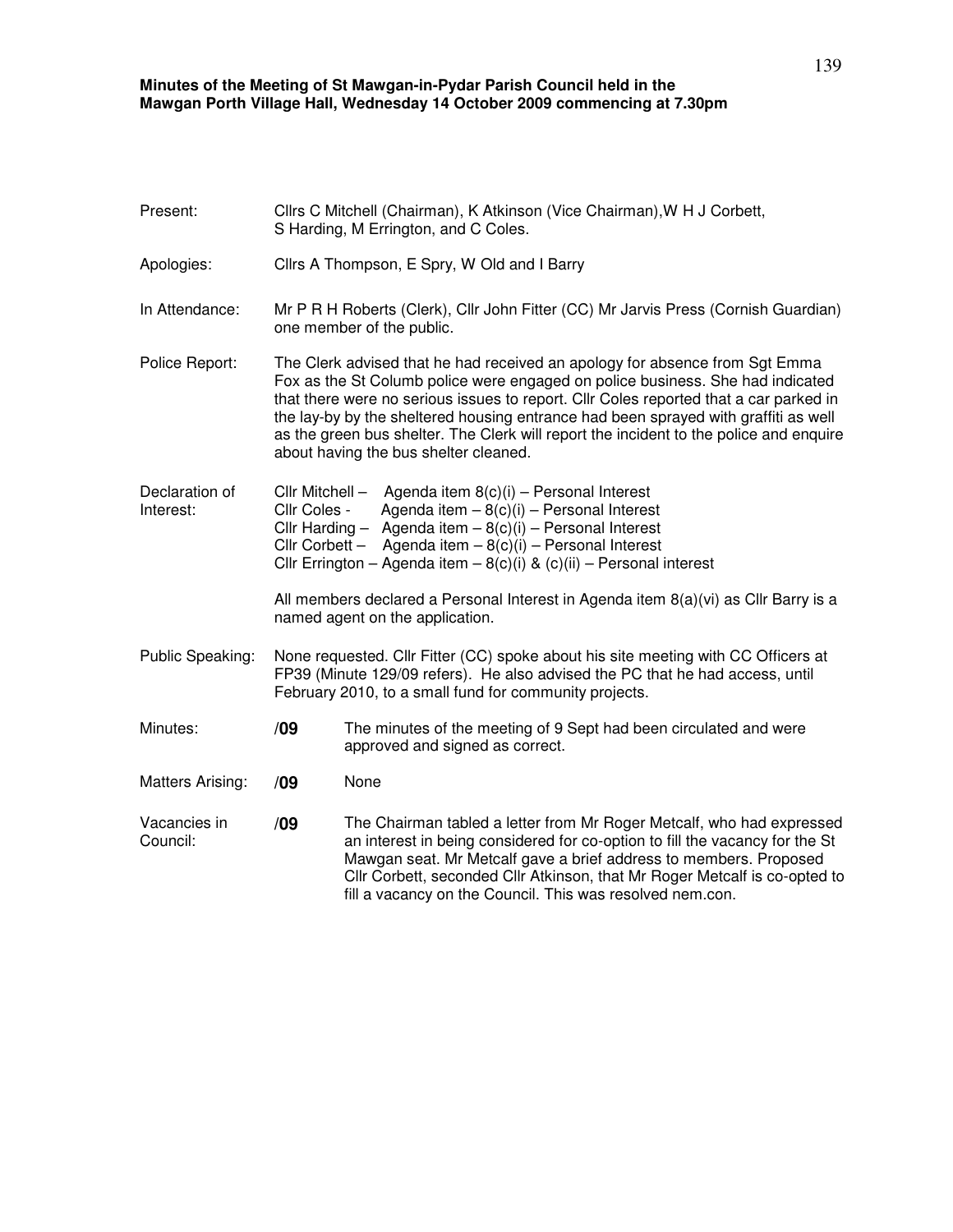(i) Burden – 09/01153 – Extension to dwelling – Morwenna, Trevarrian. It was Resolved to raise no objection to this application.

(ii) Mawgan Porth Holiday Park Ltd. – 09/ 01170 – Proposed landscaping works. Marver House, Mawgan Porth. It was Resolved to raise no objection to this application.

(iii) Skinner – 09/01115 – Proposed replacement building with 3 holiday lets and a house for continued residential occupation. Lanerick, The Park, Mawgan Porth. This application is an amendment to the previously approved plan. It was noted that whilst the number of letting units had been reduced, and that part of the development would continue to be set aside as the Park manager's accommodation, this development of Lanerick would result in a much larger built mass with respect to the previous proposal. In addition the increase in the size of the building to each side would merge the whole unit with the Yurt development on one side and the Chalet units on the other, producing a ribbon of development just above the tree line and extending up the hillside. It was noted that most of the development of the Park site had taken place at a lower level and was screened by trees.

Proposed Cllr Corbett, seconded Cllr Errington that the PC objects to the application on the grounds of the increase in the built mass of the proposal and its extension up the hillside and the damaging effect it would have on the AGLV. This was Resolved nem.con.

(iv) Skinner – 09/01238 – Construction of new holiday accommodation buildings to include 2 one bed units, 1 three bed unit, 1 four bed unit and 1 five bed unit. The Park, Mawgan Porth.

It was Resolved to raise no objection to this application.

(v) Skinner - 09/01237 – Amended Plans – Construction of indoor swimming pool building with shop, café, games room and kitchen. The Park, Mawgan Porth.

It was Resolved to raise no objection to this application.

(vi) Irish/Price – 09/01096 – To fit 2 fully casseted motorised awnings with associated sensors on the balconies of apartments No.1 & No.6. Colour to match the building. White Lodge Apartments, Mawgan Porth. It was Resolved to raise no objection to this application.

(b) Advice from Cornwall Council

(i) Removal of Cornish hedge and creation of two parking bays. St Teresa, St Mawgan. (Min 112/09). Following consultation the owner has been granted permission to remove a smaller portion of the hedge and create parking spaces within the curtilage of the property.

(ii) TPO – felling of trees at Lanherne Barton (Min 112/09). Granted (iii) Reserved matters – Erection of split bungalow and garage. Plot 7, Tredragon Close, Mawgan Porth. (Min 112/09). Granted.

(iv) Conversion and extension of existing building to provide 7 holiday units and I residential unit with associated works. Riviera Inn, Mawgan Porth (Min 070/09). Granted.

(v) Extensions and alterations. Blue Bay Hotel, Trenance, Mawgan Porth. (Min 112/09). Granted.

(vi)Conversion of garage to dwelling. Seawynds, Tregurrian. Granted. (vii) Construction of 5 Yurts and a permanent WC/laundry building. The Park, Mawgan Porth (Min 112/09). Granted.

(viii) Provision of outdoor swimming enclosure. Watergate Bay Holiday Park (Min 122/09). Granted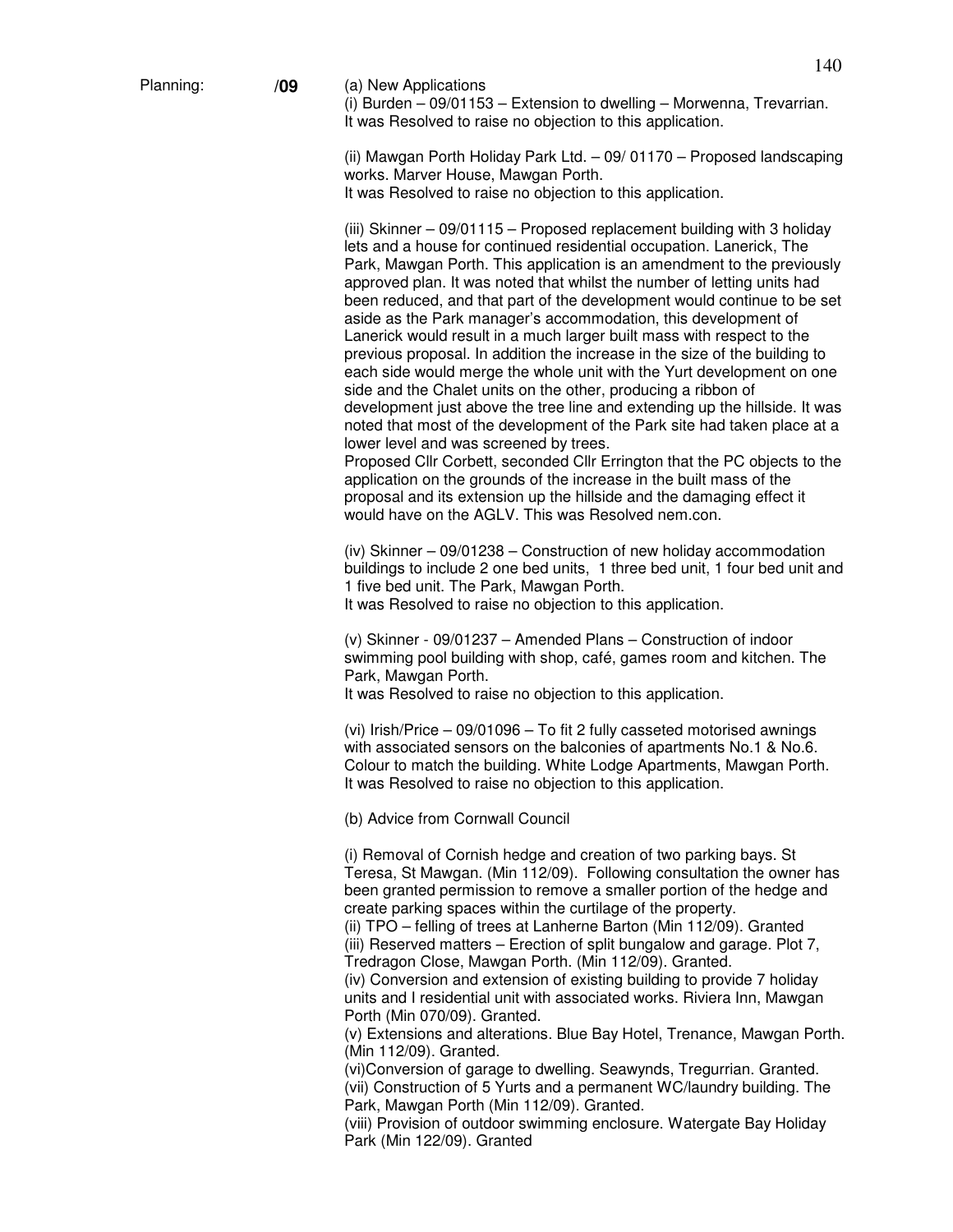(ix) Completion of work to redundant barns for 3 holiday units. Merlin Farm, Mawgan Porth. (Min 112/09). Granted

(x) Alternative design to extension and alterations to dwelling. Seadrift, Trenance, Mawgan Porth (Min 122/09). Granted.

(xi) Pitched roof and extension to garage. 10 Gwel-An-Mor, Mawgan Porth. Granted.

(xii) Enforcement Notice ENF/09/0456 Watergate Bay Holiday Park – The Officer was satisfied that there was no breach of permitted rights with regard to fields E,F,&G and stated that the owner is able to hold caravan rallies that are approved by CC.

(c) Other Issues

(i) Lightfoot – 09/01022 – Outline Planning – Erection of bungalow and garage. Adjacent Magic Cove Touring Park, Mawgan Porth. The Chairman tabled a letter from the applicant which stated that on the advice of his Agent and the CC Planning Officer he had withdrawn the application. Besides other issues concern had been raised regarding the development site's proximity to the Mawgan Porth Iron Age Settlement.

(ii) Bellamy/Kingsley – 09/01062 – Proposed extension and alterations to dwelling. Alternative design to approved application 95/00687. Sea Drift, Trenance, Mawgan Porth. Application deferred at the last meeting. Discussion on design issues were raised with the Planning Case Officer, but as reported in (b)(x) above, permission for the proposal was granted.

It was agreed that the PC should now begin the process of producing a Design Statement for the Parish. The Vice Chairman agreed to look into the procedure for this exercise.

(iii) Mawgan Porth Holiday Park Ltd. – 09/ 01103 – Proposed construction of inset balcony. Windsong, Tredragon Close, Mawgan Porth.

Proposed Cllr Corbett, seconded Cllr Harding that the PC objects to this application as it is not in keeping with the local street scene. This was Resolved nem.con.

(iv) Sanderson  $-09/01058$  – Pitched roof over existing garage, rear extension to garage and garage size increased along with porch. 10 Gwel-an-Mor, Mawgan Porth. This application was not considered at the September meeting but was approved by the Standing Committee and has since been granted by CC ( see (c)(xi) above).

(v) Planning Consultation – CC Proposals - The Chairman tabled various letters about the proposals. It was agreed that the current communications between ourselves and the CC Planning Officers for Area Central 2 were satisfactory and had improved over recent months. It was agreed to set up a Planning Group of Councillors and mandate them to be able to discuss issues about individual planning applications with CC Planning Case Officers following the application's presentation at a meeting of the full PC. It was Resolved that Cllrs Mitchell (Chairman), Atkinson (Vice Chairman), Corbett and Errington, be mandated to carry out this role.

The Chairman also tabled a list of three named CC Officers who would act as a point of contact for general advice on planning issues. It was also agreed that the PC ask for details of the planning qualifications held by the Officers who are responsible for our area.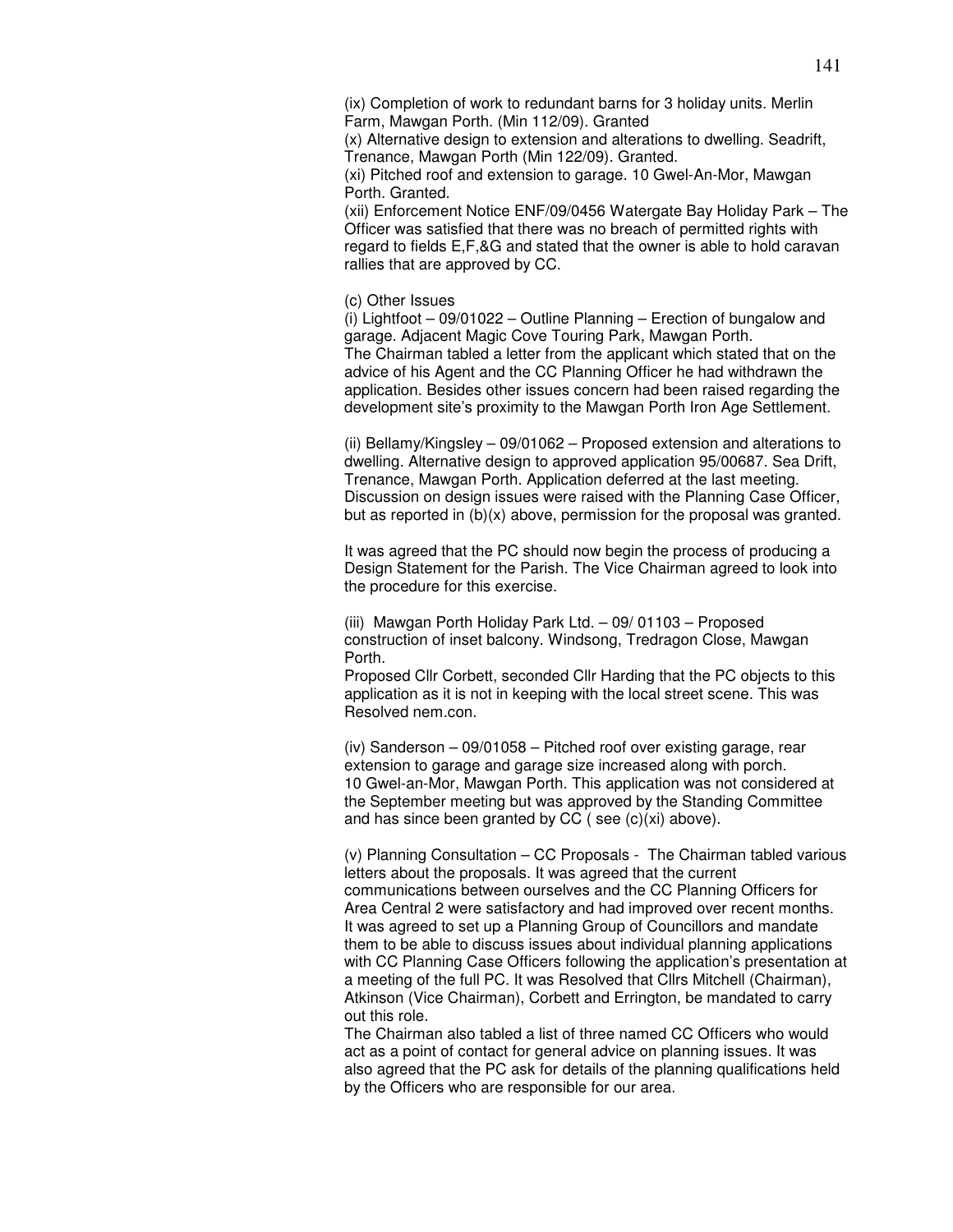Newquay Area Committee: **/09** Cllr Errington reported on his attendance at the 17 September meeting. Samples of the items discussed were; Licensing Policy and alcohol, possible extension of the planning consultation period, and increases in the Council Tax for second home ownership. With regard to the Licensing Policy issue, it has been recognised that PC's should be more involved in the consultation process. It was agreed that the Clerk would write to the Licensing Officer about this matter It was also noted that the Area Manager, Mr Dave Chadwick, would be available to attend PC meetings if required. Next Area meeting will be Wednesday 16 December 2009.

Highways Issues: **/09** The Chairman tabled a response from Mr Steve Bayley regarding the speed limit on the airport road and road markings at Trevarrian. With regard to the reduction of the speed limit, a 40mph maximum had been approved; however there were no funds available in this year's allocation to pay for legal/consultation fees and signs; the road markings at Trevarrian would be completed in 4 to 6 weeks. The Chairman read out a list of several other highway issues which the Clerk will forward to Mr Bayley. The potholes at Trevenna Cross have already been reported by Cllr Fitter (CC). Cllr Corbett requested that inspection of the gullies and drains on the lane from Trevenna Cross to Bolingey be added to the list. The Clerk will also request that the leaves that have accumulated on the lane from Trevenna Cross to Lanvean are removed.

St Mawgan Village – Street Furniture: **/09** It was resolved that the Clerk would purchase a new litter bin to place by the School gates at a cost not exceeding £250. With regard to the bench opposite the Antique Shop, it was Resolved that the carpenter who is currently evaluating the repair and refurbishment of the playing field and burial ground gates be asked to include renewal of the slats. The Clerk reported that he would be in contact with a Cameo Club representative on her return from holiday regarding the replacement of the Community notice board ( which was originally supplied by the WI) It was agreed that this project might be appropriate for a grant from the County Councillor's fund ( see Public Speaking item above) The Clerk will investigate further.

## Mawgan Porth Beach: **/09** (a) General – The Clerk reported that he awaited a quotation from N J Plant (Fabrication & Welding) for the metal spikes needed to complete repairs to the surface of the Disabled Access. The Clerk reported that a beach clean under the Marine Conservation Society's programme had been carried out on the 19 September 2009 organised by the Bedruthan Steps Hotel and a family and group of friends from St Eval. (b) Beach Cleaning Contract – It was Resolved to write a letter of thanks to Mr Farmer for the excellent service he provided during this season

Playing Field: **/09** (i) General – The Clerk will liaise with the CC TPO Officer regarding the removal of the two dead trees by the cricket pavilion.

and to invite him to renew his contract for next year.

(ii) Double Gates repair/replacement. Cllr Corbett reported that the full cost of refurbishment of the gates could not be assessed until they had been removed and the metal fittings dismantled. It was Resolved to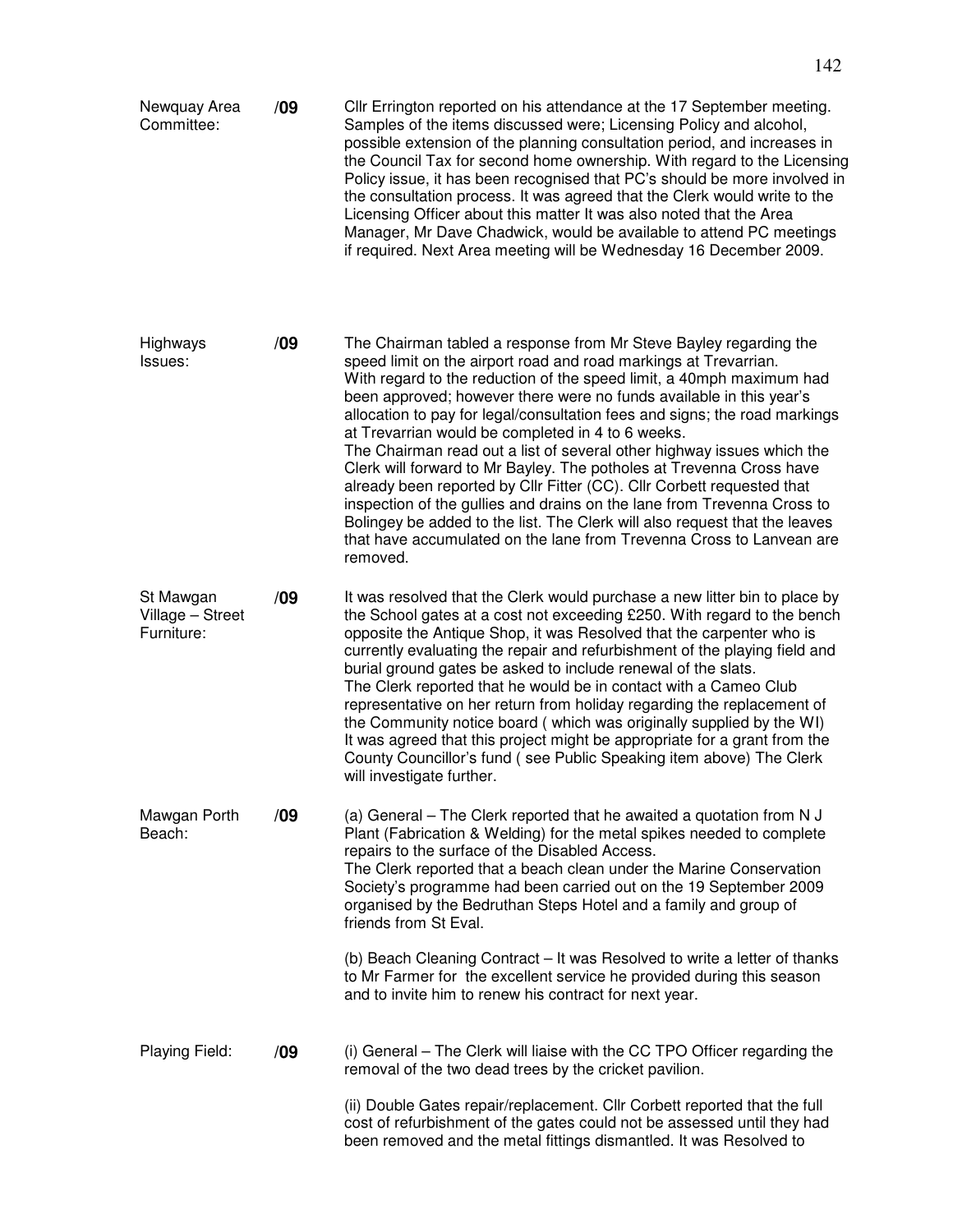|                                             |     | approve a sum not exceeding £600 to carry out the work and to include<br>the work on the burial ground gates at the same time.                                                                                                                                                                                                                                                                                                                                                                 |         |  |
|---------------------------------------------|-----|------------------------------------------------------------------------------------------------------------------------------------------------------------------------------------------------------------------------------------------------------------------------------------------------------------------------------------------------------------------------------------------------------------------------------------------------------------------------------------------------|---------|--|
| <b>Burial</b><br>Ground/Closed<br>Cemetery: | /09 | (i) General Issues – the Clerk reported that the burial of Bunty Higham<br>decd. of Winsor Mill had taken place on the 19 September 09 and<br>Margaret Blakemore decd. of Trenance on 9 October 09.<br>It was Resolved to approve the memorials and inscription for the late<br>Harry Elliston and the late Joseph-Luc Way.                                                                                                                                                                    |         |  |
|                                             |     | (ii) Oratoria – The Clerk apologised for not circulating to the Burial<br>Ground Committee, copies of the request but will do so in time for a<br>decision to be reached at the next meeting.                                                                                                                                                                                                                                                                                                  |         |  |
| Footpaths:                                  | /09 | Cllr Fitter (CC) had previously advised members on the progress of the<br>site meeting for FP39. The Clerk tabled a Temporary Closure Notice for<br>FP34 which runs through The Park site at Mawgan Porth. The path will<br>be closed between the hours of 0700 & 2000hrs for the next 8 months<br>to accommodate building works on the Park site around Lanerick. It was<br>noted that the kissing gate at the entrance to FP11 is in need of repair;<br>the Clerk will inform the landowner. |         |  |
| Council Website:                            | /09 | The Clerk tabled an email from Sarah Austin in which she agreed to end<br>our agreement to produce and manage our website. It was Resolved<br>that the Chairman and Clerk will obtain quotations for this project from<br>local sources.                                                                                                                                                                                                                                                       |         |  |
| Carloggas Public<br>Telephone<br>Kiosk:     | /09 | The Chairman tabled a letter from BT regarding a proposal to remove<br>the public telephone at Carloggas because of lack of use. The letter<br>also invited the PC to buy the Kiosk structure for the sum of £1.00 under<br>BT's present adoption scheme. It was Resolved not to adopt the Kiosk<br>or object to its closure.                                                                                                                                                                  |         |  |
| War memorial<br>Cleaning:                   | /09 | The Clerk in his capacity of Chair of Governors at the village school will<br>clean the memorial with one of the pupils during half-term.                                                                                                                                                                                                                                                                                                                                                      |         |  |
| Remembrance<br>Day:                         | /09 | It was Resolved to make a donation of £50.00 to the Royal British<br>Legion to include the purchase of the wreath for the Remembrance Day<br>Service in the Village. (Power under S137)                                                                                                                                                                                                                                                                                                        |         |  |
| Other Reports:                              | /09 | None                                                                                                                                                                                                                                                                                                                                                                                                                                                                                           |         |  |
| Accounts:                                   | /09 | It was Resolved that the accounts as listed below are paid.                                                                                                                                                                                                                                                                                                                                                                                                                                    |         |  |
|                                             |     | 1. T Michell - Maintenance Contract - September09                                                                                                                                                                                                                                                                                                                                                                                                                                              | 1071.81 |  |
|                                             |     | 2. M T Farmer - Beach Clean September09                                                                                                                                                                                                                                                                                                                                                                                                                                                        | 671.00  |  |
|                                             |     | 3. P R H Roberts - Clerk's Salary September09                                                                                                                                                                                                                                                                                                                                                                                                                                                  | 498.65  |  |
|                                             |     | 4. Carnanton Estate - Playing field rent 09                                                                                                                                                                                                                                                                                                                                                                                                                                                    | 100.00  |  |
|                                             |     | 5. Cornwall County Trg. Partnership - Planning Trg                                                                                                                                                                                                                                                                                                                                                                                                                                             | 25.00   |  |
|                                             |     | 6. Ordnance Survey - Annual Copy Licence Fee                                                                                                                                                                                                                                                                                                                                                                                                                                                   | 62.96   |  |

143